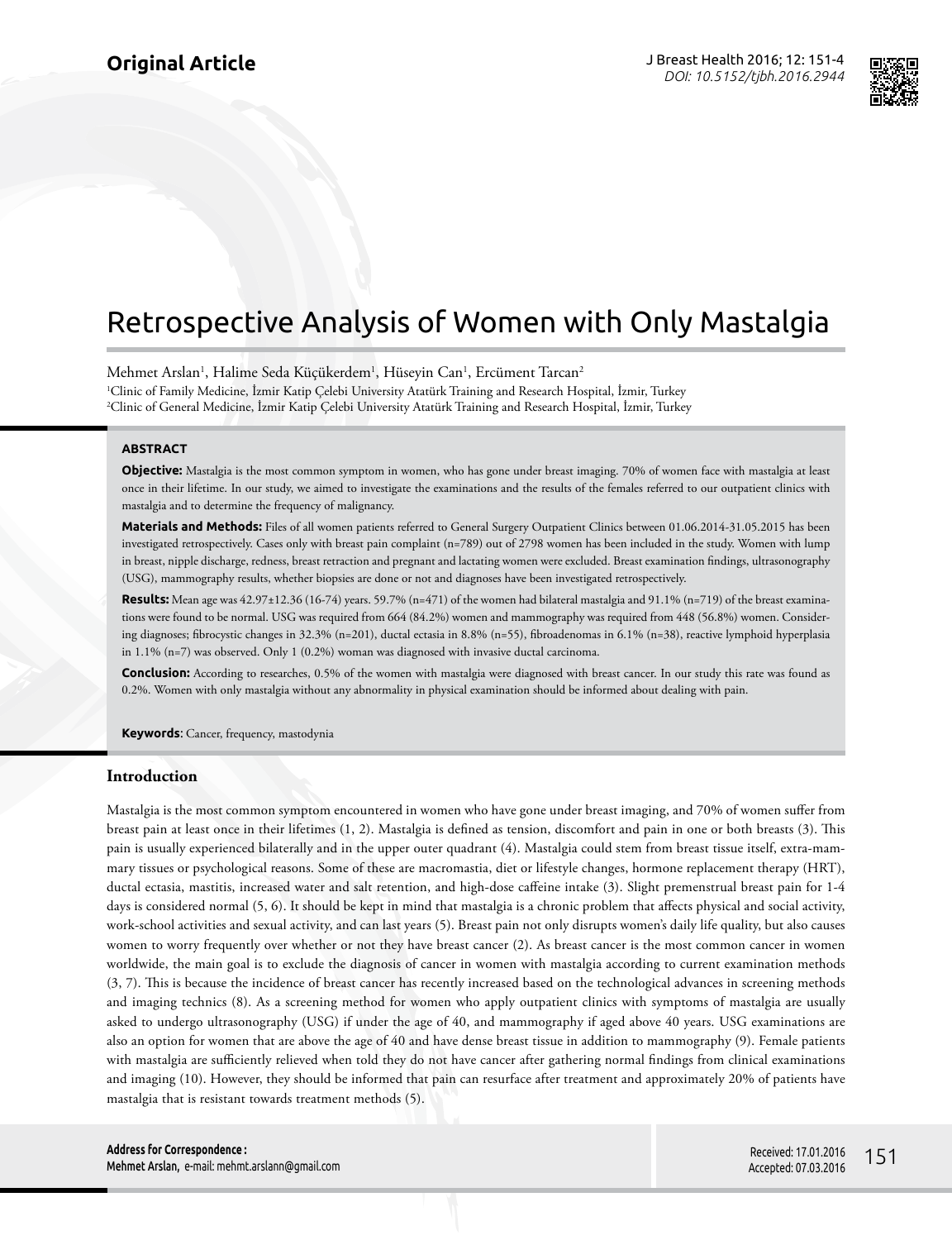In our study, we aimed to analyze the physical examination findings, required investigations and results of the female patients who applied the general surgery outpatient clinic in our hospital with symptoms of mastalgia and to determine the incidence of malignancy.

### **Materials and Methods**

The documents of all the female patients that visited İzmir Katip Çelebi University Atatürk Training and Research Hospital General Surgery Outpatient Clinics between 01.06.2014 and 31.05.2015 with symptoms of mastalgia were scanned through the hospital information system retrospectively. Prior to the study, ethics committee approval was obtained from İzmir Katip Çelebi University Ethics Committee for Non-invasive Clinical Trials with the decision number of 252. Of 2798 women who applied with symptoms of mastalgia, only those who had mastalgia symptoms alone (n=789) were included in the study, excluding those who also had lump in breast, nipple discharge, retraction on breast skin and similar symptoms as well as those who were in their gestation or lactation period. The female patients' age, which breast was in pain, physical examination findings, USG and mammography imaging results if taken, whether or not they had a biopsy, and their diagnoses were examined retrospectively. The classification of breast imaging-reporting and data system (BI-RADS) in the mammography imaging reports and the USG reports were analyzed. The assessment of mammography reports were performed according to the classification by the American College of Radiology using "BI-RADS 0: assessment is incomplete, BI-RADS 1: normal, BI-RADS 2: benign, BI-RADS 3: probably benign, BI-RADS 4: suspicious abnormality, BI-RADS 5: highly suggestive of malignancy, BI-RADS 6: known biopsy-proven malignancy" (11).

#### **Statistical analysis**

The descriptive data were assessed in percentage (number), mean± standard deviation (minimum-maximum values). The obtained data were analyzed using SPSS 22.0 demo package software. The intergroup comparisons were carried out by chi-square test (χ*<sup>2</sup>* ). In the results of the analyses with 95% confidence interval, values p<0.05 were considered significant.

#### **Result**

The study included the data of 789 cases with only symptoms of mastalgia, the mean age of whom was  $42.97\pm12.36$  (16-74) years. Of the female patients, 5.3% (n=42) were aged 65 or older, 59.7% (n=471) had bilateral mastalgia, and 91.1% (n=719) had uncomplicated breast exams (Table 1).

The records showed 664 (84.2%) women were required to undergo a breast USG, however, 120 (15.2%) of these women had not had a USG. It was determined that of the female patients who had undergone USG, 42.3% (n=230) had normal symptoms, 37.1% (n=202) had a cyst, followed by ductal dilatation with 9.9% (n=54) and fibroadenoma with 6.4% (n=35). There was a statistically significant difference in the distribution of USG results between the age groups (aged 40 or younger, aged 40 or older) (p<0.05) (Table 2).

We discovered that of 448 (%56.8) female patients who had been asked for a mammography, 10.4% (n=82) had not had a mammography. Of the women who had undergone mammography, 1.9% (n=7) were evaluated with BI-RADS 0, 33.6% (n=123) BI-RADS 1, 51.6% (n=189) BI-RADS 2, 11.5% (n=42) BI-RADS 3, 1.4% (n=5) BI-RADS 4. None of the female patients were determined to have

Table 1. Demographic differences of the cases who included in the study

|                                 |                          | n              | %    |
|---------------------------------|--------------------------|----------------|------|
|                                 | Aged 40 years or younger | 329            | 41.7 |
| Age groups                      | Aged between 41-64       | 418            | 53.0 |
|                                 | Aged 65 or older         | 42             | 5.3  |
|                                 | <b>Bilateral</b>         | 471            | 59.7 |
| <b>Breast with</b><br>mastalgia | Right breast             | 122            | 15.5 |
|                                 | Left breast              | 196            | 24.8 |
|                                 | Normal                   | 719            | 91.1 |
|                                 | Increased nodularity     | 32             | 4.1  |
|                                 | Macromastia              | 13             | 1.6  |
|                                 | Mass                     | 10             | 1.3  |
|                                 | Lymphadenopathy          | 2              | 0.3  |
| Physical<br><b>Examination</b>  | <b>Folliculitis</b>      | $\mathcal{P}$  | 0.3  |
|                                 | Nipple discharge         | $\overline{2}$ | 0.3  |
|                                 | Hyperemia                | $\overline{2}$ | 0.3  |
|                                 | Deformation              | 5              | 0.6  |
|                                 | <b>Edema</b>             | $\mathcal{P}$  | 0.3  |

Table 2. Comparison of ultrasonography results by age group

|                   | Aged<br>40 or<br>younger (n) | Aged<br>40 or<br>older (n) | <b>Total</b><br>(n) | p<br>(x2) |
|-------------------|------------------------------|----------------------------|---------------------|-----------|
| Normal            | 115                          | 115                        | 230                 |           |
| Cyst              | 78                           | 124                        | 202                 |           |
| Fibroadenoma      | 14                           | 21                         | 35                  |           |
| Ductal dilatation | 18                           | 36                         | 54                  |           |
| Papilloma         | $\mathbf{0}$                 | $\overline{2}$             | $\overline{2}$      | 0.026     |
| Lymphadenopathy   | 1                            | 8                          | 9                   |           |
| Solid lesion      | 3                            | 5                          | 8                   |           |
| Infection         | $\mathbf 0$                  | 3                          | 3                   |           |
| Lipoma            | $\Omega$                     | 1                          | 1                   |           |

BI-RADS 5 or BI-RADS 6. A comparative analysis of BI-RADS score and whether pathological examination was performed is presented in Table 3. There was no statistically significant difference in the distribution of mammography results between the age groups (aged 40 or younger, aged between 41-64 years, aged 65 or older) (p=0.166). The ratio of not undergoing an examination in women aged 40 years or younger was found significantly higher compared with the women aged 41 years or older (p<0.05) (Table 4). A pathological examination was required from 39 people (4.9%) who were included in the study, 2 of which (0.3%) had not undergone a pathological examination. The patients were mostly diagnosed as having fibrocystic disease (32.3%) as can be seen in Table 5 in which the diagnosis distribution is presented.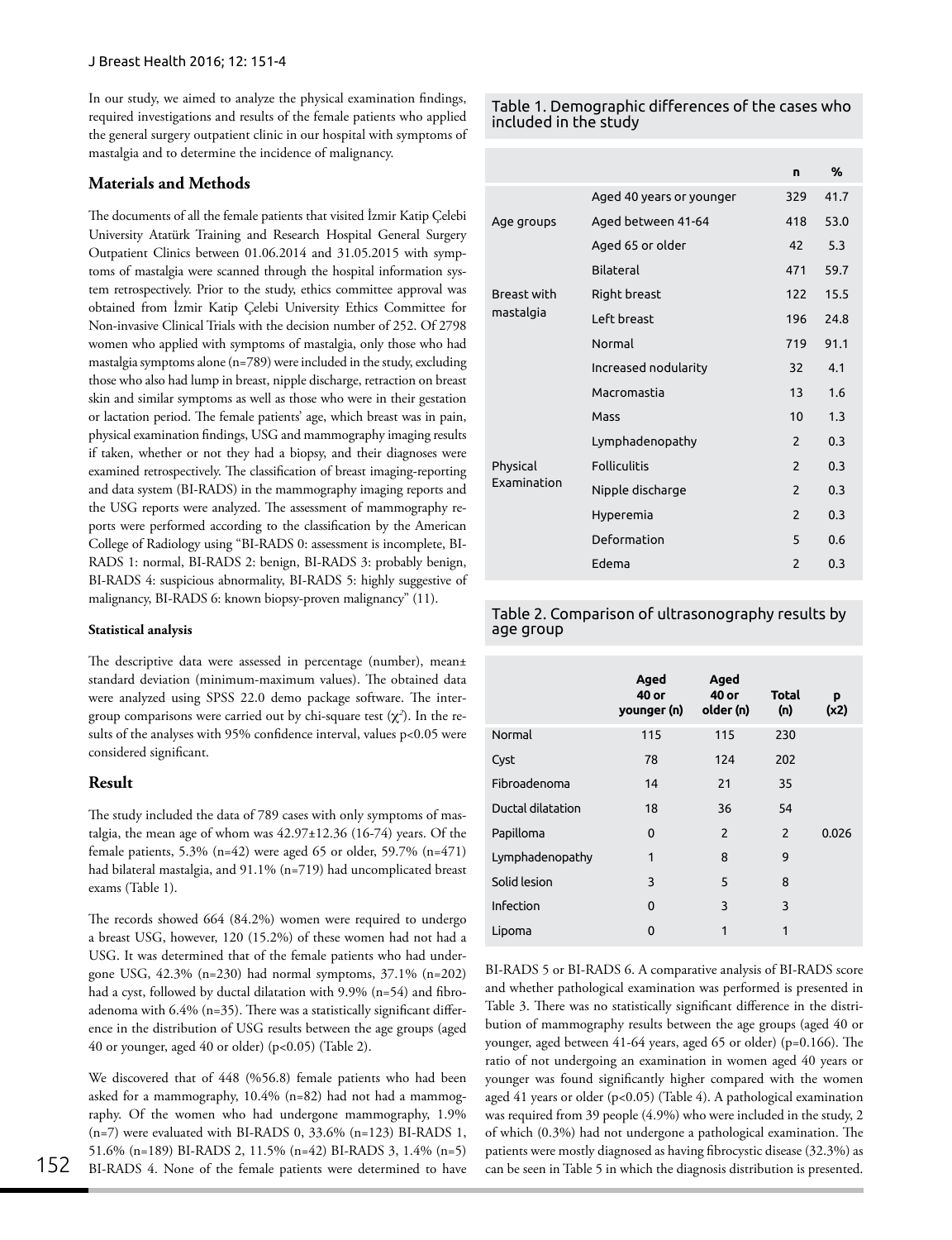|                             |                 | Undergone<br>pathological pathological |         | Did not<br>undergo<br>examination examination |          | <b>Total</b> |            |                |
|-----------------------------|-----------------|----------------------------------------|---------|-----------------------------------------------|----------|--------------|------------|----------------|
|                             |                 | n                                      | %       | n                                             | %        | n i          | %          | $p(x^2)$       |
| Mammography BI-RADS 2 3 1.6 | BI-RADS 0       |                                        | 2 33.3  | 4                                             | 66.7     |              | $6 \t 1.7$ |                |
|                             | <b>BI-RADS1</b> | $\mathbf{1}$                           | 0.8     |                                               | 122 99.2 |              | 123 33.9   |                |
|                             |                 |                                        |         |                                               | 186 98.4 |              |            | 189 52.1 0.001 |
|                             | <b>BI-RADS3</b> |                                        | 17 41.5 | 24                                            | 58.5     |              | 41 11.3    |                |
|                             | <b>BI-RADS4</b> | 4                                      | 100     | 0                                             | 0        | 4            | 1.1        |                |

Table 4. Comparison of examination status by age group

| Age groups         | n        | %    | Had an<br>examination | Did not<br>have an<br>examination | $p(x^2)$ |
|--------------------|----------|------|-----------------------|-----------------------------------|----------|
| Aged 40 or younger | 329 41.7 |      | 244                   | 85                                |          |
| Aged 41 or older   | 460      | 58.3 | 379                   | 81                                | 0.005    |
| Total              | 789      | 100  | 623                   | 166                               |          |

Table 5. Distribution of the cases' diagnoses

|                               | n              | %    |
|-------------------------------|----------------|------|
| Normal                        | 308            | 49.4 |
| Fibrocystic disease           | 201            | 32.3 |
| Ductal ectasia                | 55             | 8.8  |
| Fibroadenoma                  | 38             | 6.1  |
| Reactive lymphoid hyperplasia | $\overline{7}$ | 1.1  |
| <b>Mastitis</b>               | 4              | 0.6  |
| Apocrine metaplasia           | 3              | 0.5  |
| <b>Folliculitis</b>           | $\mathfrak{p}$ | 0.3  |
| Intraductal papilloma         | $\overline{2}$ | 0.3  |
| Granulomatous inflammation    | 1              | 0.2  |
| Lipoma                        | 1              | 0.2  |
| Invasive ductal carcinoma     | 1              | 0.2  |
| Total                         | 623            | 100  |

## **Discussion and Conclusion**

Although mastalgia is the most common reason of breast-related symptoms patients consult general surgery outpatient clinics and primary care physicians with, its etiology has not yet been clarified and it reduces women's quality of life considerably (12, 13). The increasing worry for cancer in women with mastalgia results in more doctor appointments and consequently significant cost increase. Controlled

Risk Insurance Company recommends that in breast care management algorithm, a radiological method should be determined depending on whether the case is aged younger or older than 30 years after mastalgias are divided into cyclical-non-cyclical, unilateral-bilateral, diffuse-focal, and women over the age of 30 with diffuse and unilateral pain should undergo bilateral mammography whereas women with focal pain regardless of their age should be examined through USG (9, 14).

Yüksekkaya et al. (9) determined no significant difference among the USG findings of the study and control groups and encountered no cancer case in their case-control study. In their study that included 937 mastalgia patients, Bilgin et al. (2) declared that 41.1% of the cases were radiologically normal while 50.6% had fibrocystic changes and 0.6% had cancer, 83.3% of which were above the age of 40. In a casecontrol study by Balcı et al. (6) found that marital status, smoking and anxiety affected mastalgia, and there was no significant relationship between breast self-exam and mastalgia. This proves that psychological factors are influential on mastalgia. This kind of patients can benefit from psychological support, regular clinic evaluation and followups, breast-supporting clothing and non-steroidal anti-inflammatory creams (15). In our study, we obtained data that are in concordance with the literature.

In a prospective study by Plu-Bureau et al. (16), 247 women with mastalgia were monitored for 16±5 years; 77 of these women still had mastalgia during the monitoring, fibrocystic disease was discovered in 61.6%, and 22 women developed breast cancer. They stated that cyclical mastalgia increased the risk of breast cancer. Yakut et al. (17) indicated that the cause of cyclical mastalgia could be related to the pressure from venous congestion. These studies reveal that there should be more extensive and further studies regarding the relationship between cyclical/non-cyclical mastalgia and cancer.

In a case-control study by Dinç et al. (13) that included 376 cases, no statistical difference was detected in terms of USG findings amongst the groups, and it was reported that in both groups, fibrocystic changes were the most frequently encountered finding, and those with nipple discharge had 2.4 times, those with a physical examination finding had 5.1 times, and those with biopsy history had 1.2 times more mastalgia. In their prospective study, Yıldırım et al. (3) found no statistically significant difference between the BI-RADS categories and pain types of the cases, and reported that the female patients who only had mastalgia with no physical examination or radiological finding had not carried an extra risk in terms of breast cancer.

In a prospective study by Joyce et al. on 5841 patients, 3331 (57%) of the cases had mastalgia as their only symptom, 1.2% of the cases had cancer and all the cancer patients were aged above 35 years. Furthermore, in this study, in cases where the women aged less than 35 years with only mastalgia symptom had normal clinical examination, breast imaging was considered unnecessary and they could be managed in primary care (18). In our study, the incidence of breast cancer in the cases with only breast pain was found 0.2%. Low ratio of malignancy reveals the importance of counseling services for cases with mastalgia. Regular diaries for pain assessment, after-treatment such as written description of mastalgia, and effective treatments such as evening primrose oil should be provided for patients younger than 35 years old with mastalgia in primary care services (18).

Women who only have symptom of mastalgia and did not receive a result of any abnormality in their physical examination should be